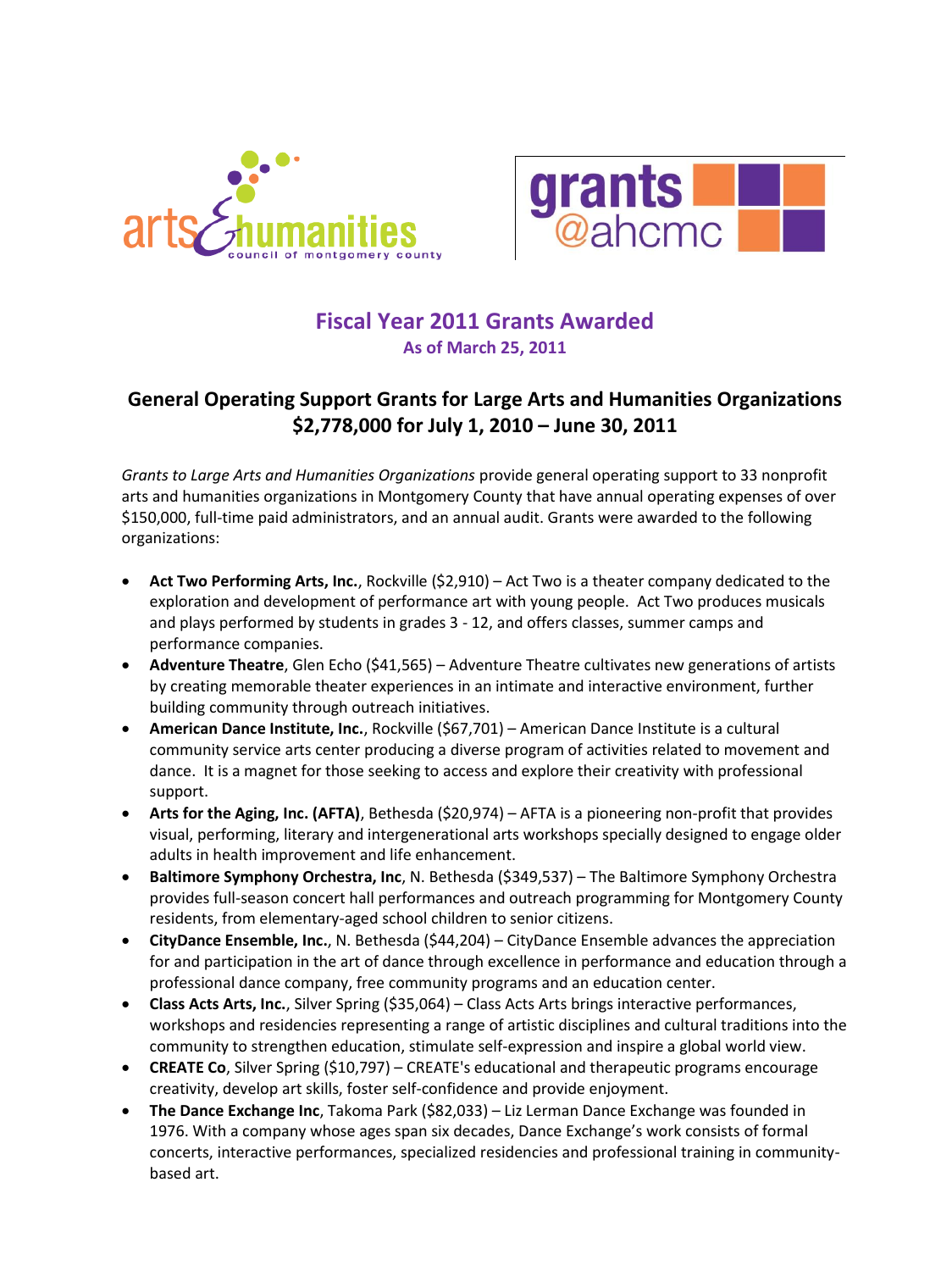- **Friends of the Library, Montgomery County, Inc. (FOLMC)**, Rockville (\$40,352) FOLMC supplements and enhances Montgomery County Public Libraries by encouraging literacy, ensuring library access for all residents, funding programs and materials to reflect the changing needs of the county, and promoting librarianship.
- **Germantown Cultural Arts Center, Inc. d.b.a BlackRock Center for the Arts**, Germantown (\$48,339) – BlackRock is a multidisciplinary arts center providing music, dance and theater performances; education programs; and gallery exhibits. BlackRock houses two indoor theaters, an outdoor stage, two dance studios, an art gallery and four classrooms.
- **Glen Echo Park Partnership for Arts and Culture**, Glen Echo (\$93,705) The Glen Echo Park Partnership for Arts and Culture manages the arts programs and activities at the Park -- including classes, children's theater, festivals, exhibitions, and social dances -- while also maintaining the Park's historic facilities.
- **HST Cultural Arts, Inc.**, Rockville (\$9,389) Through dancing, singing, acting, and tech work, HST students experience professional-level training in the cultural arts. Last year HST produced a season of five shows including three musicals, a dance and acting revue, and a Shakespeare play.
- **Imagination Stage, Inc.**, Bethesda (\$260,694) Imagination Stage is a multi-disciplinary theatre arts organization for young people with a mission to produce theatre and arts education programs which nurture, challenge and empower young people of all abilities.
- **Jewish Community Center of Greater Washington**, Rockville (\$60,424) The Arts and Culture Division coordinates the JCC's performance and arts education programs. The Division helps to fulfill the Center's mission by building community through opportunities for creative expression and Jewish culture.
- **The Levine School of Music**, N. Bethesda (\$101,033) Levine School of Music, the DC region's preeminent center for music education, is a welcoming community where children and adults find lifelong inspiration and joy through learning, performing, listening to and participating with others in music.
- **Lumina Studio Theatre, Inc**, Silver Spring (\$14,180) Lumina Studio Theatre is a production company that provides unique opportunities for young and adult actors of all levels of experience to perform classic - primarily Shakespeare - theatre in a professional setting.
- **Maryland Classic Youth Orchestras, Inc.**, N. Bethesda (\$19,925) As the region's largest youth orchestra program, MCYO provides 400 young musicians in grades 4-12 orchestral training in one of five orchestras and additional ensembles. MCYO presents concerts at the Music Center at Strathmore & at outreach venues in Montgomery County.
- **Maryland Youth Ballet (MYB)**, Silver Spring (\$68,000) For 37 years, MYB has provided the highest caliber of classical ballet training to prepare young dancers for a career in the performing arts. MYB also offers classes to dancers of all ages and levels, as well as quality classical ballet performances.
- **Metropolitan Ballet Theatre, Inc.**, Rockville (\$23,747) Metropolitan Ballet Theatre, Inc. is dedicated to the education and development of dancers, in studio and on stage. MBT enriches the community with an all-inclusive approach to professional instruction, performing opportunities and outreach programs.
- **Montgomery Community Television, Inc.**, Rockville (\$107,964) Montgomery Community Television, Inc. (MCT), also known as Access Montgomery TV (AMTV), operates two public access cable stations, AMTV 19 & 21, available in over 234,000 cable households in Montgomery County, and online streaming via their website.
- **Montgomery County Historical Society**, Rockville (\$25,241) The Montgomery County Historical Society (MCHS) is dedicated to encouraging the County's residents and the public at large to discover their common heritage. MCHS is the only organization to reflect the entire scope of county history.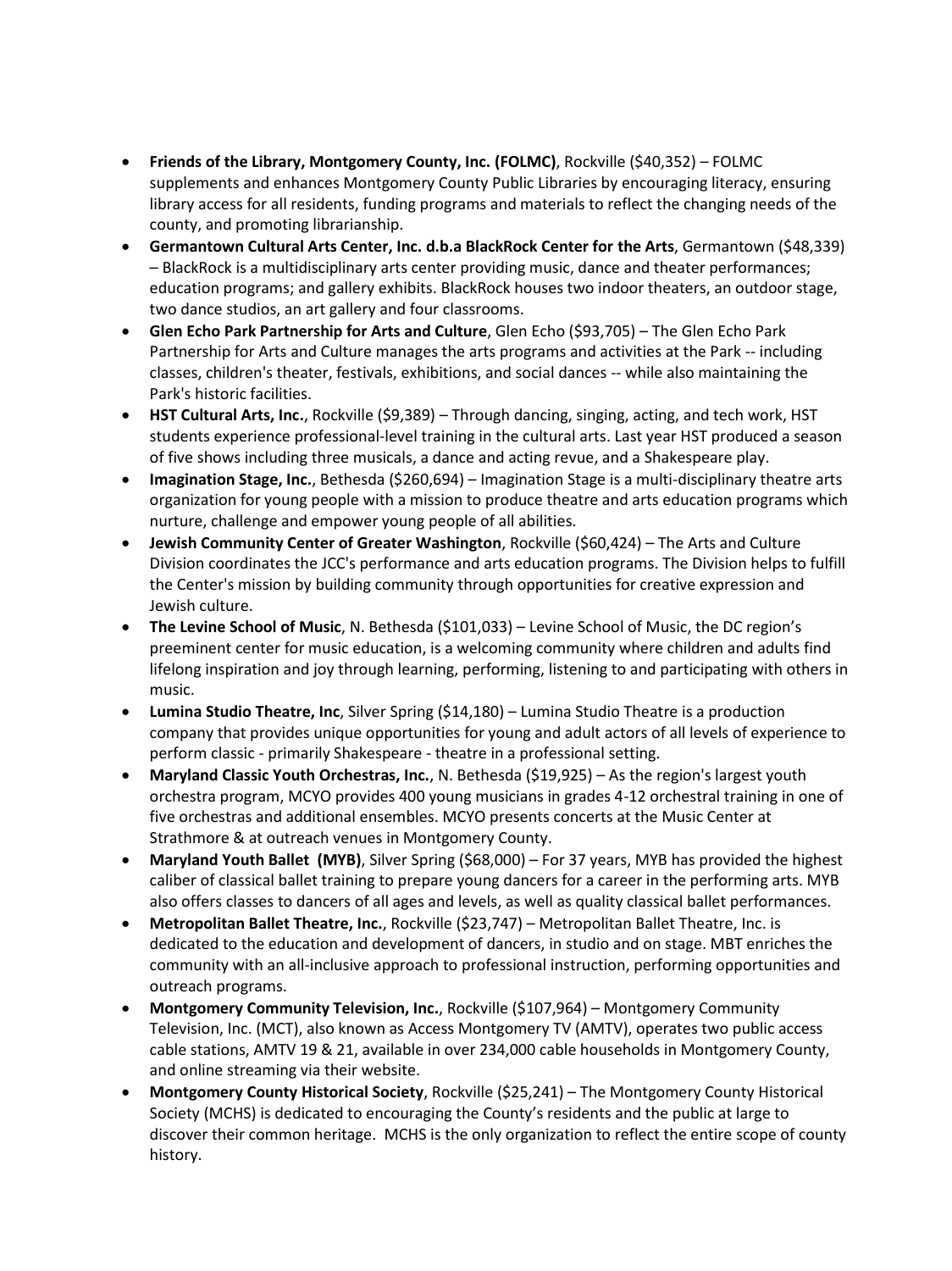- **Musical Theater Center (MTC)**, Rockville (\$64,674) MTC enriches and empowers young people through performing arts education and training in the musical theater disciplines. This training is inclusive and accessible to all children despite their financial situation or health limitations.
- **National Philharmonic**, N. Bethesda (\$267,970) The National Philharmonic presents high-quality classical music concerts and education programs. The organization offers all kids age 7-17 free admission to regular-season concerts.
- **Olney Theatre Corporation**, Olney (\$164,515) Olney Theatre Center is one of the mid-Atlantic region's premier theatre companies. Olney Theatre has been presenting high-quality theatrical performances and educational programming to audiences locally and across the U.S. for over 70 years.
- **Pyramid Atlantic**, Silver Spring (\$30,868) The mission of Pyramid Atlantic is to promote and nurture artistic excellence through imaginative programming in the visual arts for people of all ages, backgrounds, and abilities.
- **Robert E. Parilla Performing Arts Center - Montgomery College**, Rockville (\$66,788) The Parilla Performing Arts Center presents a guest artist series and a children's series that offers a rich assortment of performances for every age. Additionally, the Center houses approximately 100 rehearsals and performances by community arts organizations.
- **Round House Theatre, Inc.**, Bethesda (\$185,877) Round House Theatre's mission is to produce literary adaptations and contemporary works for the stage, conduct community-based education programs, and provide a home to diverse artists and arts organizations.
- **Strathmore Hall Foundation, Inc.**, N. Bethesda (\$337,295) Strathmore's programming encompasses expertly-curated visual arts exhibitions; an array of music performances from local, national, and internationally recognized musicians; and curriculum-based educational concerts for public school students.
- the Puppet Co., Glen Echo (\$28,100) The Puppet Co. was established to create puppet theater, especially for children, as a synthesis of the visual and performing arts, and through interpretive programs to inform and excite the public about the potential of puppetry.
- **The Washington Conservatory**, Bethesda (\$43,675) The Washington Conservatory, a nationally accredited community music school founded in 1984, is located in Glen Echo Park and Bethesda, offering lessons and classes for students of all ages and levels, professional concerts, and master classes.
- **Washington School of Photography**, Bethesda (\$17,033) Founded in 1976, Washington School of Photography seeks to enhance the lives and careers of area residents with affordable, professional, education in photography, and by sharing exhibits, free seminars, and demonstrations of the art.
- **Writers Center, Inc**, Bethesda (\$43,427) The Writer's Center cultivates the creation, publication, presentation, and dissemination of literary work.

### **Advancement Grants for Large Arts and Humanities Organizations \$300,000 for July 1, 2010 – June 30, 2011**

*Advancement Grants for Large Arts and Humanities Organizations* are intended as supplemental funding for special purposes. For FY11, these grants are intended to assist large arts and humanities organizations in attaining fiscal stability and long-term viability. Organizations are eligible to receive between \$25,000 and \$200,000. Six grants were awarded as listed below:

 **American Dance Institute, Inc.**, Rockville (\$61,000) – Grant funds will be used to repair and retrofit lighting equipment which has failed in the American Dance Institute Theater and is not repairable due to obsolescence.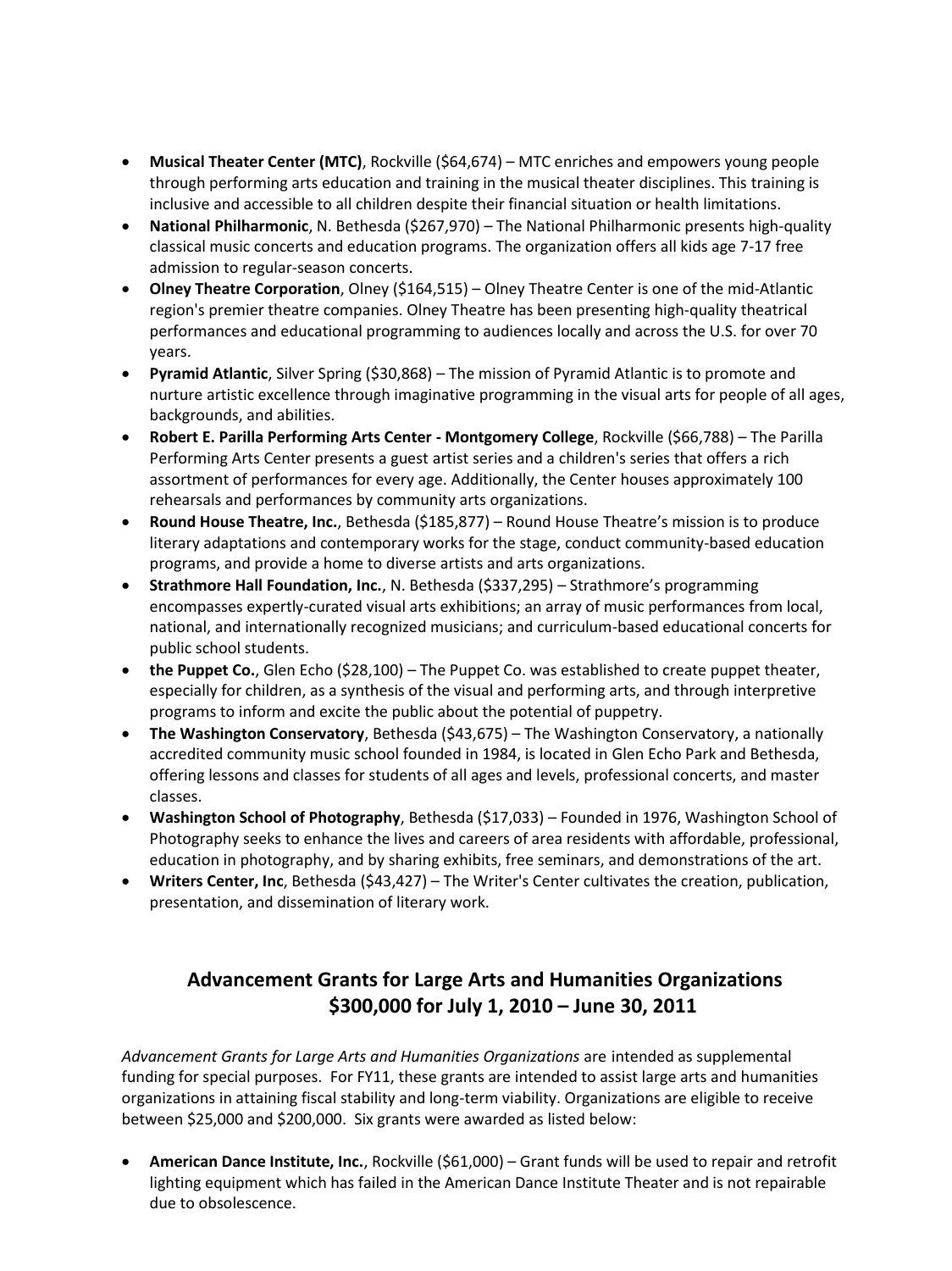- **CityDance Ensemble, Inc.**, North Bethesda (\$130,000) Grant funds will be used to re-fit and upgrade existing dance studio space at the CityDance Center at Strathmore into a world-class dance education classroom and state-of-the-art black box dance performance space.
- **Class Acts Arts, Inc.**, Silver Spring (\$25,000) Grant funds will be used for salary support for a key programmatic position at risk for reduction in hours or elimination, Program Director for Project Youth ArtReach (PYA).
- **Imagination Stage, Inc.**, Bethesda (\$25,000) Grant funds will be used to upgrade technological capacity by replacing an inadequate/aging server, backups, some inadequate desktops and retaining full-time hours for technical staff.
- **Pyramid Atlantic**, Silver Spring (\$25,000) Grant funds will be used for support of the Director of Artistic Collaboration and Outreach Position.
- **The Dance Exchange Inc**, Takoma Park (\$34,000) Grant funds will be used to implement several changes to the Dance Exchange facility in order to increase its usage, provide new income streams and help actualize the transition to renewed viability in a radically changed climate.

# **Grants to Mid-Size Arts and Humanities Organizations \$305,325 awarded for July 1, 2010 – June 30, 2011**

*Grants to Mid-Size Arts and Humanities Organizations* are available to arts and humanities organizations with annual cash expenses above \$25,000 and are intended to support the presentation of high-quality programs; the improvement of management and organizational skills; or the renovation or improvement of the spaces occupied by or equipments used by arts and humanities organizations. Organizations are eligible to receive up to \$25,000 for one or more grants.

For the first half of fiscal year 2011, there were 19 awards to 18 organizations as listed below:

- **Damascus Theatre Company**, Gaithersburg (\$7,000) Grant funds will be used to produce a fall musical "She Loves Me." The musical will be performed at Olney Theatre Center's Mulitz-Gudelsky Theatre Lab in Olney, MD, and is scheduled for eight performances between November 12 and 21, 2010.
- **Sandy Spring Museum**, Sandy Spring (\$3,050) Grant funds will be used to upgrade Sandy Spring Museum's basic operating software.
- **Glen Echo Pottery, Inc.**, Glen Echo (\$11,000) Grant funds will be used to fund new lighting and/or insulation improvements in three of Glen Echo Pottery's buildings to substantially improve the energy efficiency and work environment for students and visitors.
- **F. Scott Fitzgerald Literary Conference, Inc.**, Rockville (\$10,000) Grant funds will be used to fund the F. Scott Fitzgerald Literary Conference hosted at Montgomery College.
- **Bel Cantanti Opera Company**, Silver Spring (\$7,775) Grant funds will be used to support an opera production.
- **Artpreneurs, Inc., dba Arts on the Block**, Wheaton (\$22,500) Grant funds will be used to support the Carroll Avenue Quebec Terrace Project in developing a public art/environmental design master plan to outline the parameters for temporary and permanent art projects over the next five years.
- **The Bach Sinfonia, Inc.**, Silver Spring (\$20,000) Grant funds will be used to support Sinfonia's 2010-11 season, including a core of four to five subscription concerts, with additional performances under consideration.
- **ArtStream, Inc.**, Bethesda (\$16,000) Grant funds will be used to support three of the five inclusive theatre companies ArtStream operates in Montgomery County.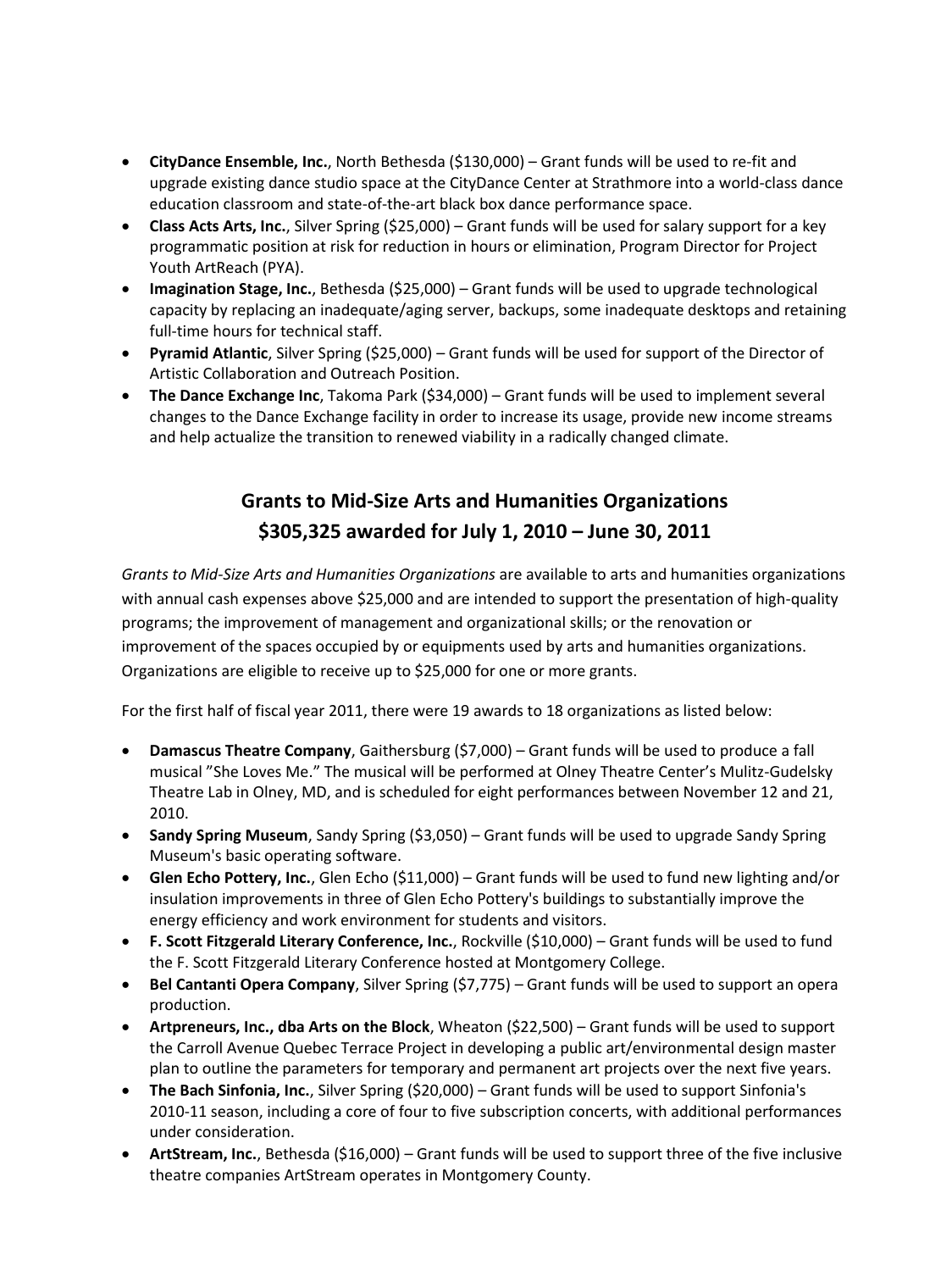- **Chevy Chase Historical Society**, Chevy Chase (\$7,200) Grant funds will be used to fund one parttime paid internship.
- **ClancyWorks Dance Company**, Silver Spring (\$10,000) Grant funds will be used to support management functions.
- **Cambodian Buddhist Society**, Silver Spring (\$9,000) Grant funds will be used to continue the repairs and upgrades to the ground floor of the Cambodian Buddhist Temple, which is the performance and classroom space for music and dance.
- **Tappers With Attitude, Inc.**, Silver Spring (\$13,500) Grant funds will be used to continue support of the Operations Manager throughout the fiscal year.
- **National Capital Historical Museum of Transportation, Inc.**, Colesville (\$5,000) Grant funds will be used to support the permanent exhibits, "Street Car Communities" and "Street Cars Go to the Movies," plus provides new temporary exhibits and interpretive panels for recent acquisitions displayed in Street Car Hall.
- **Coral Cantigas, Inc**, Rockville (\$15,500) Grant funds will be used to support the 2010-2011 concert season.
- **Takoma Park Folk Festival**, Takoma Park (\$5,000) Grant funds will be used to support the Takoma Park Folk Festival which showcases more than 50 individual performances on 7 stages in an all-day, family-friend celebration.
- **Friends of the Yellow Barn Studio**, Glen Echo (\$7,000) Grant funds will be used to hire a new parttime Yellow Barn Manager to serve the operations side of running the building.
- **Washington Revels, Inc.**, Silver Spring (\$15,000) Grant funds will be used to to hire a full-time Production Coordinator to be responsible for handling or overseeing all "front-of-house" functions in connection with all Revels performances.

For the second half of fiscal year 2011, there were 16 awards to 13 organizations as listed below:

- **Artpreneurs, Inc., dba Arts on the Block**, Wheaton (\$2,500) Grant funds will be used for simplifying, streamlining, upgrading and making more secure the IT infrastructure of Arts on the Block.
- **The Bach Sinfonia, Inc.**, Silver Spring (\$4,000) Grant funds will be used to continue the new position of Development Consultant during the period of Jan-May 2011.
- **Bel Cantanti Opera Company**, Silver Spring (\$10,000) Grant funds will be used to support productions of Gounod's Romeo et Juliette.
- **Cantate Chamber Singers**, Bethesda (\$2,500) Grant funds will be used to appoint a Composer-in-Residence for a two-year period.
- **Cantate Chamber Singers**, Bethesda (\$3,000) Grant funds will be used for conducting a full financial audit.
- **ClancyWorks Dance Company**, Silver Spring (\$4,000) Grant funds will be used for preparing and presenting a dance concert, Embracing the "AND," with two or more showings in Montgomery County.
- **ClancyWorks Dance Company**, Silver Spring (\$9,000) Grant funds will be used to increase the Program Coordinator from part-time to full-time.
- **Coral Cantigas, Inc**, Rockville (\$2,500) Grant funds will be used for renting an office space with additional locked strorage cabinets at the Non-Profit Village.
- **Damascus Theatre Company**, Gaithersburg (\$3,000) Grant funds will be used to offset the costs associated with producing the spring musical "Little Shop of Horrors" at the Gaithersburg Arts Barn Theatre.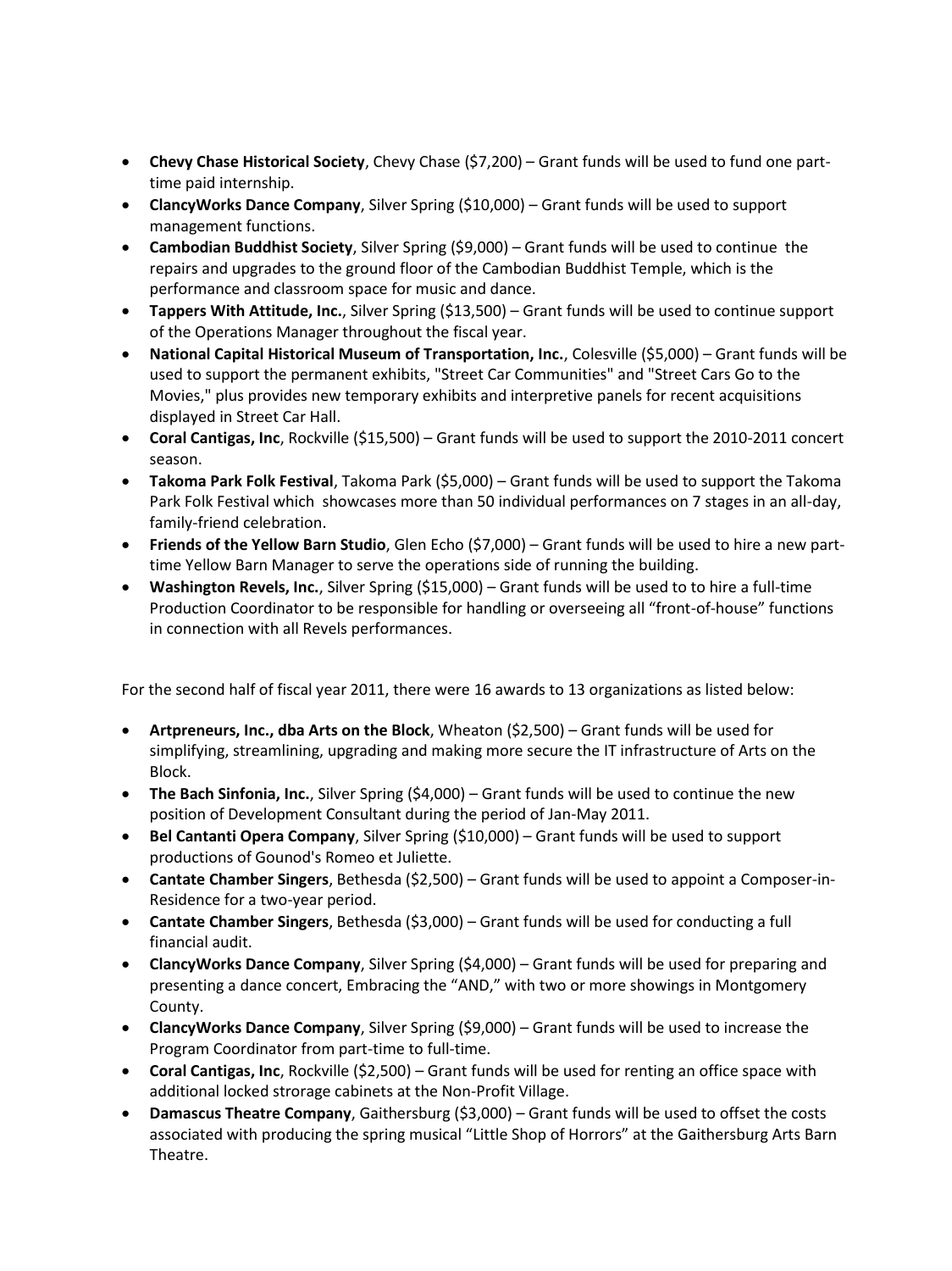- **Docs In Progress, Inc.**, Silver Spring (\$13,000) Grant funds will be used to support Documentary Dialogues, a series of public programs presented by Docs In Progress in 2011 which connects documentary filmmakers and audiences.
- **Gandhi Brigade Incorporated**, Silver Spring (\$16,000) Grant funds will be used to plan, produce, and evaluate Gandhi Brigade's Fourth Annual Youth Media Festival, Express Yourself, Montgomery County's first celebration of youth created media art that is planned wholly by young people.
- **Gandhi Brigade Incorporated**, Silver Spring (\$5,500) Grant funds will be used to upgrade Gandhi Brigade's existing web page which is built on the open source, content management system, Drupal.
- **Heritage Tourism Alliance of Montgomery County**, Germantown (\$2,800) Grant funds will be used to produce a commemorative map of Montgomery County at the time of the Civil War.
- **Institute of Musical Traditions**, Takoma Park (\$14,000) Grant funds will be used to support the first half of IMT's special 30th anniversary celebration which will take place from January – June, and features a 5-part programming plan.
- **The Jazz Academy of Music Inc.**, Silver Spring (\$20,000) Grant funds will be used to support The Mid-Atlantic Jazz Festival to be held in February 2011 at the Hilton Rockville.
- **Washington Revels, Inc.**, Silver Spring (\$9,000) Grant funds will be used for database software to fully support capacity building efforts and expanded community outreach.

### **Grants to Small Arts and Humanities Organizations \$36,700 awarded for July 1, 2010 – June 30, 2011**

*Grants to Small Arts and Humanities Organizations* are available to arts and humanities organizations with annual cash expenses up to \$25,000, and are intended to support the presentation of high-quality programs for the public. Organizations are eligible to receive up to \$5,000.

For the first half of fiscal year 2011, there were awards to five organizations as listed below:

- **Musical Arts International,Inc.**, Silver Spring (\$2,500) Grant funds will be used to fund four chamber musicconcerts.
- **NIH Philharmonia**, Bethesda (\$5,000) Grant funds will be used to assist with the Music Director's stipend.
- **Olney Community Band**, Olney (\$2,500) Grant funds will be used to support OCB's 2010-2011 concert season which includes entertaining and educating the County's citizens with free music concerts at community centers, retirement villages and outdoor festivals and expanding the website and purchasing new sheet music.
- **Soul In Motion Players, Inc**, Germantown (\$4,000) Grant funds will be used to conduct six African Dance and Drumming Classes and one performance to the residents of the Lincoln Park Community of Rockville, MD.
- **Urban Artistry**, Bethesda (\$4,000) Grant funds will be used to support "ORIGINS", a dance theater production celebrating the heritage of African American Dance in collaboration with actor Bus Howard, filmmaker Megan Keefe, Coyaba Dance Theater, and Tappers With Attitude.

For the second half of fiscal year 2011, there were awards to five organizations as listed below: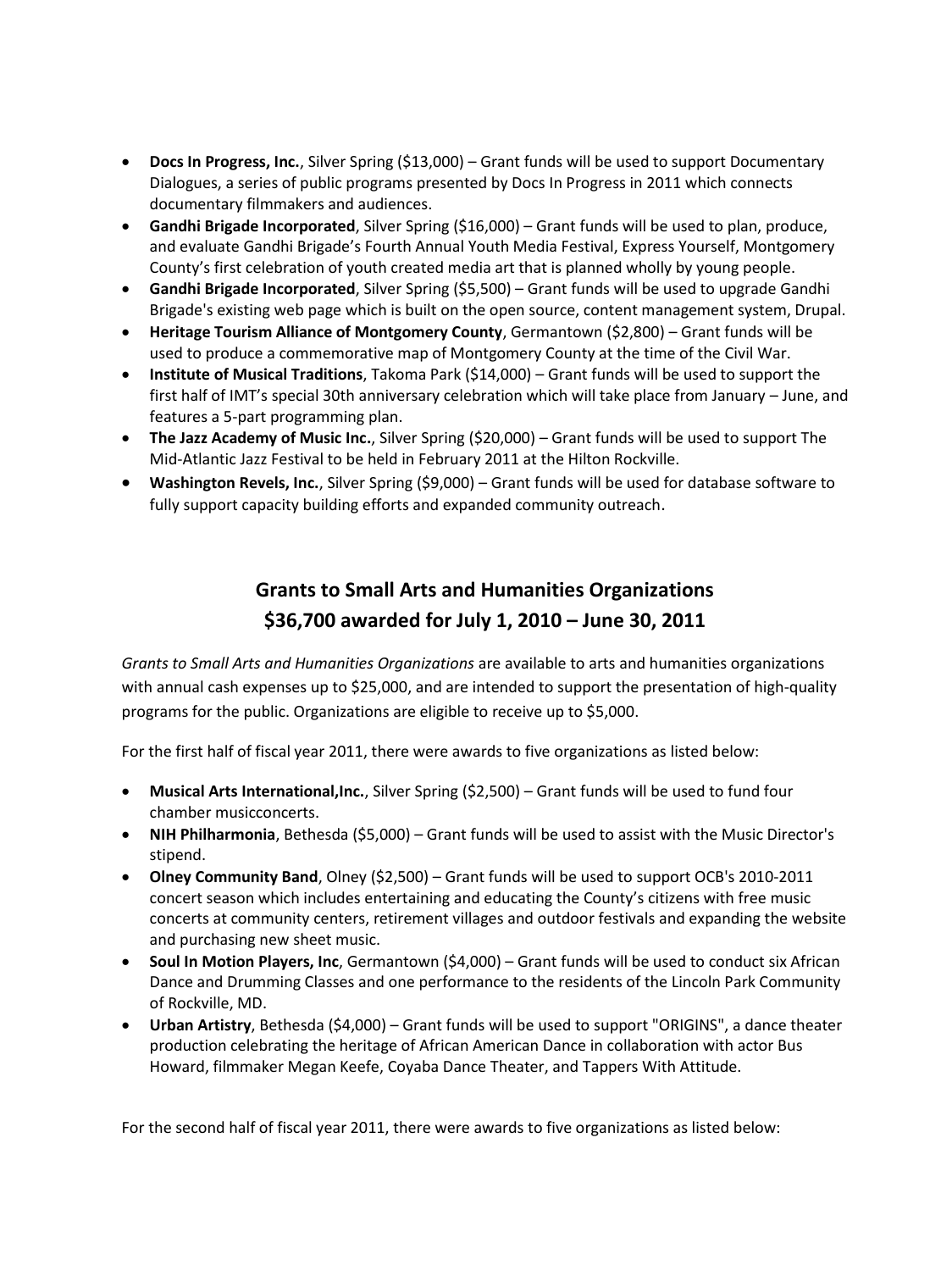- **Capoeira Sul da Bahia DC**, Takoma Park (\$4,700) Grant funds will be used to bring the unique movements and dances of Brazil to the Silver Spring Civic center in a festival that will be free to the public. The festival will include live performances and workshops throughout the day.
- **Orfeia Vocal Ensemble**, Silver Spring (\$2,000) Grant funds will be used to support a performance and cultural sharing series of repertoire in the Balkan-Spehardic and Ladino traditions.
- **Tagore Music Group of Greater Washington DC**, North Potomac (\$4,000) Grant funds will be used to support a variety program to celebrate Nobel Laureate Poet Rabindranath Tagore's 150th Birth Anniversary.
- **Takoma Park JazzFest, Inc.**, Takoma Park (\$3,000) Grant funds will be used to pay the musicians that will be presented during the 2011 Takoma Park JazzFest Fest.
- **the solSource group**, Silver Spring (\$5,000) Grant funds will be used to support the CASRAM Festival in downtown Silver Spring.

## **Grants to Individual Artists and Scholars \$76,290 awarded for July 1, 2010 – June 30, 2011**

*Grants to Individual Artists and Scholars* support the work of individual artists and scholars who reside in Montgomery County. Activities funded by these grants may focus on the creation of artistic or scholarly work or the development of professional skills by an artist or scholar. Awards of up to \$5,000 each were made to 20 artists and scholars as listed below:

- **John Aquilino**, Rockville (\$2,000) Grants funds will be used to participate in Art Basel Miami Beach.
- **E. Louise Beach**, Rockville (\$2,000) Grants funds will be used to create an original sequence of poems based on August Strindberg's 1900 play, "The Dance of Death." These poems will be subsequently set to music by composer Robert Pound.
- **Alexander Bondarev**, Silver Spring (\$4,000) Grants funds will be used to record an album of jazz songs for kids. The album will consist of ten original compositions written by Alexander Bondarev and performed by a jazz ensemble and other vocalists. The album will be distributed using free/low cost outlets.
- **Laurie E. Breen**, Silver Spring (\$4,500) Grants funds will be used to implement an online marketing and sales plan to promote Laurie Breen's artwork, reach a wider audience and enable online sales. A sophisticated sales-ready website will be built that utilizes a search engine optimization strategy and marketing campaign to attract and maintain customers.
- **Petrena "El'tsah" Broden**, Takoma Park (\$3,000) Grants funds will be used to travel to Ghana, West Africa to participate in a intensive study abroad program to explore the rich culture of Ghana, West Africa through arts and humanities with a special emphasis in West African Dance and cultural traditions.
- **J. Jordan Bruns**, Chevy Chase (\$2,093) Grants funds will be used to support artist supplies, musician fees, promotional materials, and facility space at Glen Echo Park for a public art event.
- **Frank R. Cassel**, Kensington (\$5,000) Grants funds will be used to create a CD of original songs and tunes, including original arrangements of some traditional songs, to promote Frank Cassel's music to the community as a songwriter, as well as a performer.
- **Jennifer Cutting**, Takoma Park (\$4,000) Grants funds will be used to complete a CD of original songs and traditional Celtic instrumental tunes for an inclusive, ecumenical celebration of the Winter Solstice.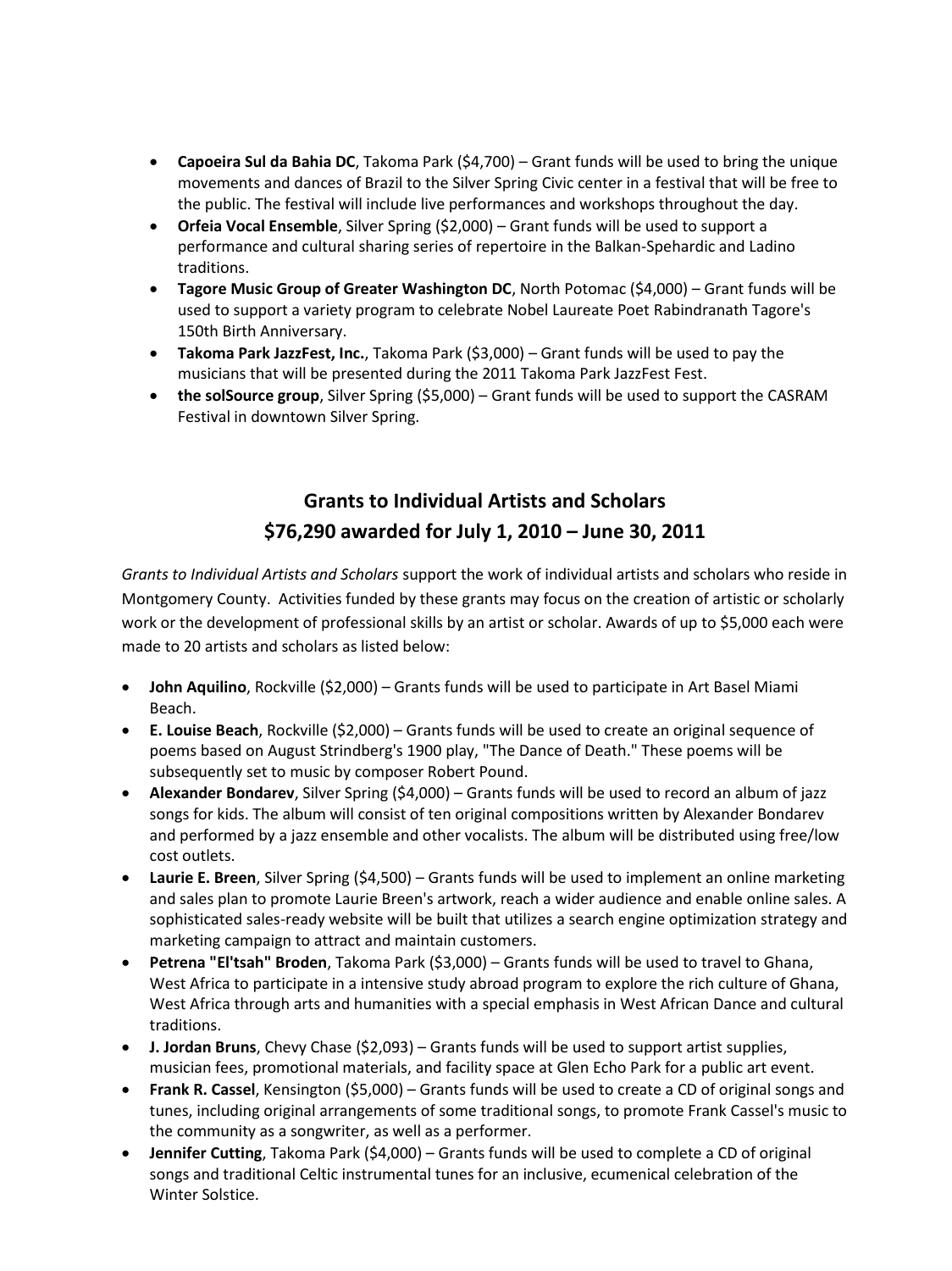- **Immanuela Gruenberg**, Potomac (\$3,000) Grants funds will be used to cover expenses of a trip to Argentina to present Gruneberg's edition & CD, lecture and perform more Schubert.
- **Meagan Healy**, Chevy Chase (\$3,500) Grants funds will be used to create 12 black-and-white images of Montgomery County, MD historical sites to be sold as note cards. Each image may be referenced from a site listed on HeritageMontgomery.org or elsewhere. Each card will include a brief historical note about the site along with other connections and acknowledgement.
- **Ellen M. Hill**, Rockville (\$4,707) Grants funds will be used to create two large-scale artworks composed of multiple bits of painted and carved wood. These works, which will incorporate botanical imagery, will hang on the wall. A woodworking expert will instruct on creating lightweight backings and jigs required to make the artworks.
- **Ani D. Kasten**, Takoma Park (\$5,000) Grants funds will be used to create a new series of ceramic and wood sculptures based on boat forms. The series will consist of sculptural vessels based on boat forms combining stoneware and porcelain clays with pieces of mahogany.
- **Katie Dell Kaufman**, Takoma Park (\$5,000) Grants funds will be used to create a body of work of wall mounted relief and free standing sculpture, that integrates encaustic collage, painting, and found materials.
- **Shailaja R. Maru**, Montgomery Village (\$4,000) Grants funds will be used to develop a performance "On the Temple Path" that explores the link between temple architecture, Indian philosophy, and dance using two different styles of Indian Classical dance-Bharata Natyam and Kuchipudi.
- **Miriam Mörsel Nathan**, Silver Spring (\$5,000) Grants funds will be used to cover the cost of framing 35 works on paper that have been completed and will be included in Miriam Morsel Nathan's first solo show. The exhibit will open September, 2010 at the Ann Loeb Bronfman Gallery of the Washington DC Jewish Community Center.
- **Carrie Rose**, Takoma Park (\$4,500) Grants funds will be used to write five new music compositions and create a bi-monthly concert series from September 2010 to May 2011: five concerts total. One composition will be premiered on each concert. The programs will be artfully arranged with other pieces played by the performers for whom the pieces are written, and by Carrie Rose on flute.
- **Adele Schmidt**, Rockville (\$4,500) Grants funds will be used to create the final cut of "Romantic Warriors". The final version of the documentary will be 90 minutes.
- **Lynn Sures**, Silver Spring (\$4,780) Grants funds will be used to work at Baltimore Clayworks ceramic facility with the resident technical assistants to build, bisque-fire, and wood-fire large scale (multi-component) hand-built sculptural works on the theme of geological formations.
- **Nancy J. Tarr**, Chevy Chase (\$2,750) Grants funds will be used to pay for educational training in ProTools.
- **Michael W. Twitty**, Rockville (\$2,960) Grants funds will be used to travel to and from Baltimore, Annapolis, Washington D.C. and Williamsburg, Virginia to conduct archival research, make photocopies, conduct interviews and write drafts necessary in order to assemble the data into a solid proposal and book-length manuscript centered around a facsimile of Mrs.B.C. Howard's Fifty Years in a Maryland Kitchen, entitled "The Chesapeake Table."

## **Arts Integration Residency Grants \$32,977 awarded for September 1, 2010 – June 15, 2011**

*Arts Integration Residency Grants* support individual teaching artists trained in curriculum-based arts integration techniques who collaborate with a classroom teacher to develop an arts-integrated program for students during the school day. The program must serve underserved students during the school day in a public or non-public elementary, middle or high school located in Montgomery County.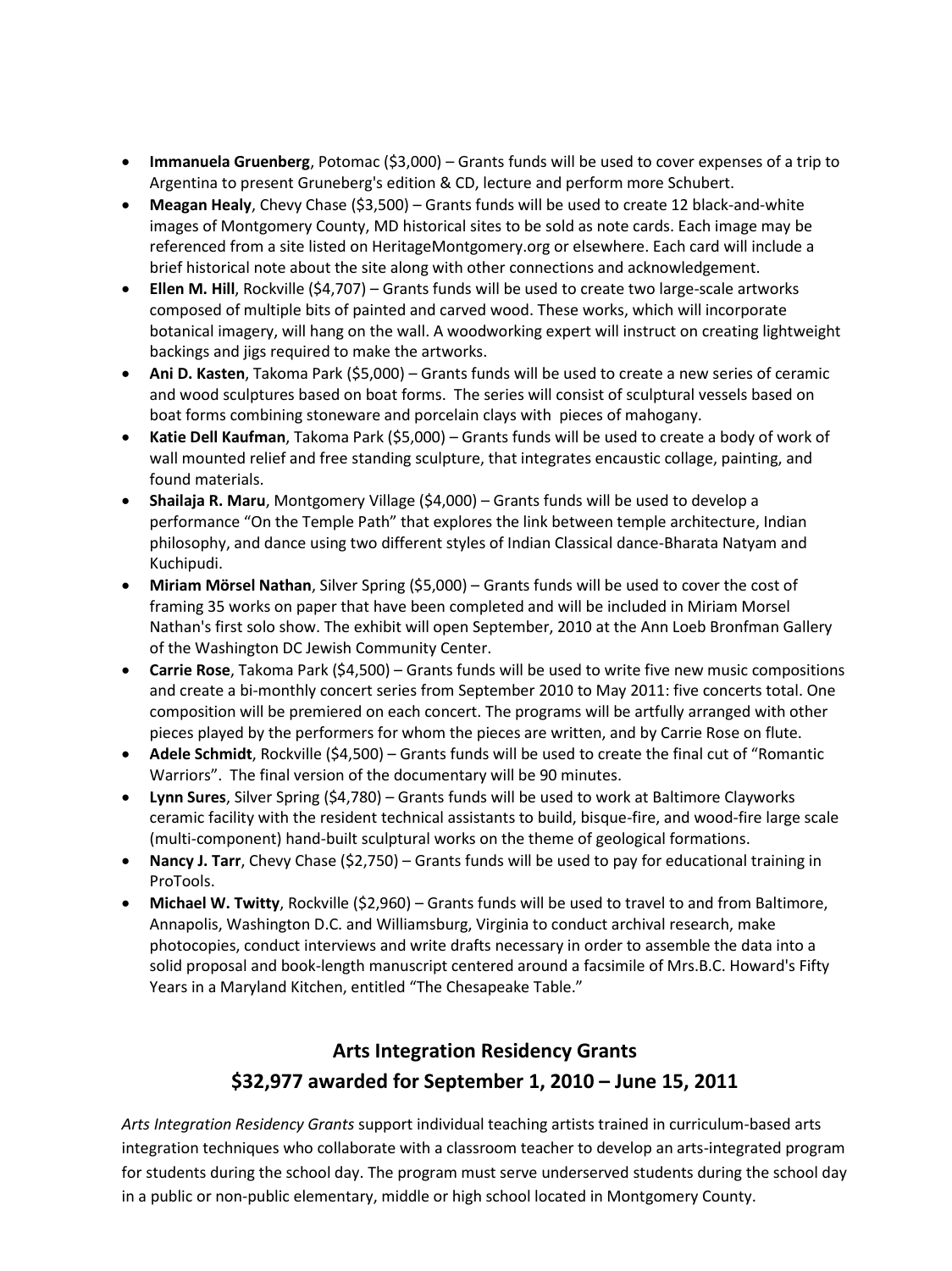Seven grants of up to \$3,000 each were awarded for the first half of fiscal year 2011 as listed below:

- **Lenore Blank Kelner** (\$2,542) Grants funds will be used to work with students from **Arcola Elementary School** in a creative drama residency.
- **Adrienne Clancy** (\$2,928) Grants funds will be used to work with students from **Washington Grove Elementary School** in the Out of This World Residency, a program for each 5<sup>th</sup> grade class combining earth and space science together with dance.
- **Adrienne Clancy** (\$2,783) Grants funds will be used to work with students from **JLG Regional Institute for Children and Adolescents (RICA)** in the Out of This World Residency combining earth and space science together with dance for each 4th and 5th grade class.
- **Suzanne Fierston** (\$1,747) Grants funds will be used to work with students from **Silver Spring International Middle School** in the Identity Project, a program for 7th grade students on family history and personal identity.
- **Ali Oliver** (\$2,000) Grants funds will be used to work with students from **Sargent Shriver Elementary School** in a literature-based creative drama residency for all second grade students.
- **Ali Oliver** (\$3,000) Grants funds will be used to work with students from **White Oak Middle School** in a residency integrating creative drama with the 6th grade social studies curriculum.
- **Ali Oliver** (\$2,500) Grants funds will be used to work with students from **Georgian Forest Elementary School** in a social studies-based creative drama residency for the 4th and 5th grades.

Six grants of up to \$3,000 each were awarded for the second half of fiscal year 2011 as listed below:

- **Joanne Miller** (\$3,000) Grants funds will be used to 4th grade students at **Oak View Elementary** on a photographic journey integrating art, science and technology.
- **Joanne Miller** (\$3,000) Grants funds will be used to lead high school students at **Watkins Mill High** on a photographic exploration of land use in their community.
- **Sue Trainor** (\$2,100) Grants funds will be used to work with the third graders at **Broad Acres Elementary** to create curriculum-based songs.
- **Leila Cabib** (\$1,413) Grants funds will be used in an English language learners social studies bridge class at **Loiederman Middle** to analyze political cartoons from the era of the Andrew Jackson presidency and create own cartoons on various issues that arose during that period.
- **Adrienne Clancy** (\$2,997) Grants funds will be used to work with all 5th grade classes at **Wheaton Woods Elementary** for the Out of This World Residency combining Earth and Space Science together with dance.
- **Adrienne Clancy** (\$2,967) Grants funds will be used to work with three 5th grade classes at **Twinbrook Elementary** for the Out of This World Residency combining Earth and Space Science together with dance.

## **Artists and Scholars in the Community Grants \$15,610 awarded for July 1, 2010 – June 30, 2011**

*Artists and Scholars in the Community Grants* support a variety of arts and humanities programs that bring high quality artists and scholars to community-based audiences in the County. These grants bring the arts and/or humanities to underserved populations that have fewer opportunities to participate in programs available to the general community.

Seven grants of up to \$1,500 each were awarded for the first half of fiscal year 2011 as listed below: